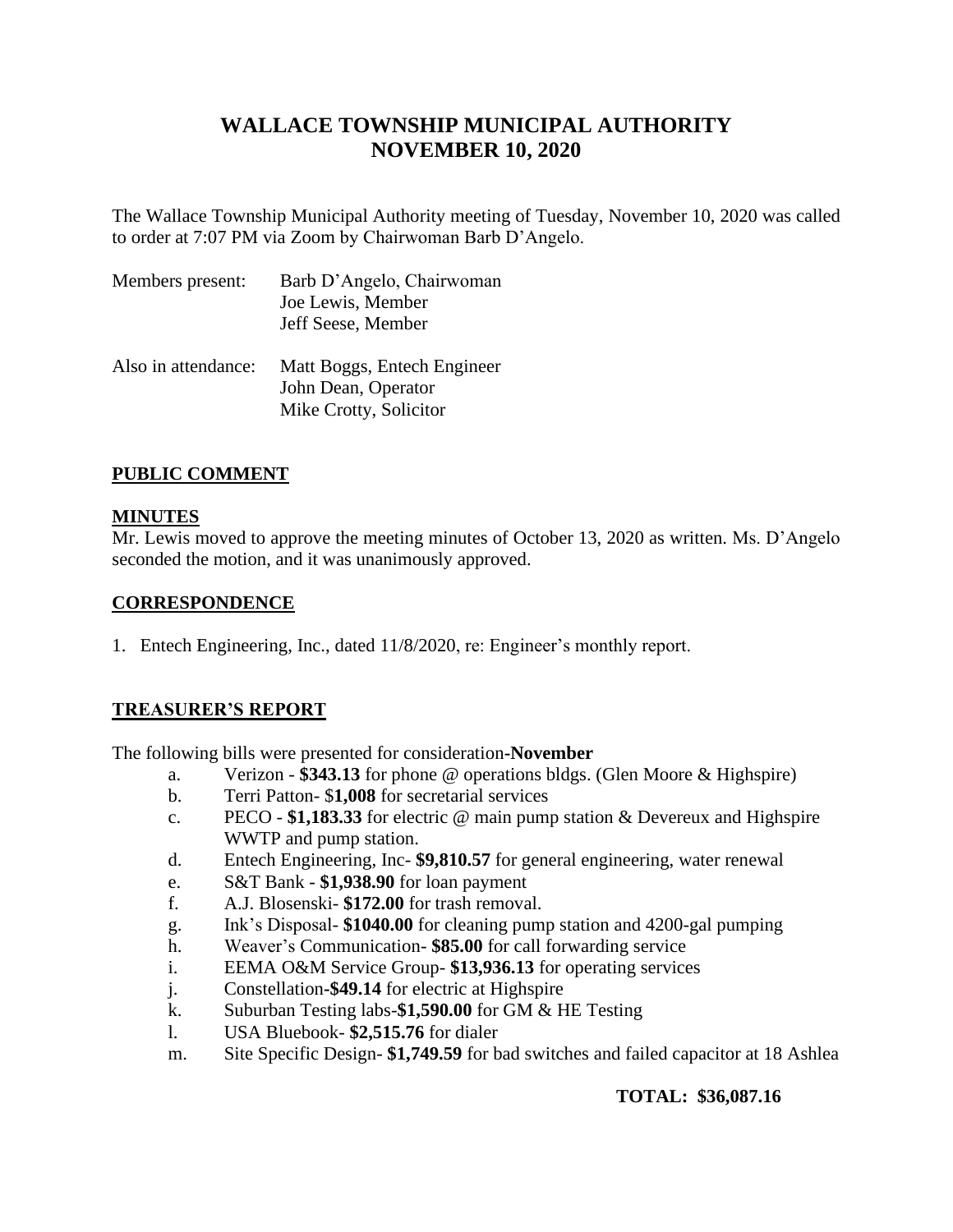Mr. Seese moved to approve invoices "a" through "m" above for the month of November, as presented. Mr. Lewis seconded the motion, and it was unanimously approved.

#### **FINANCIAL STATEMENTS**-

Balance Sheet, Budget vs Actual Glenmoore & Highspire and Profit & Loss. Ms. D'Angelo moved to approve the financial statements above for the month of November, as presented. Mr. Seese seconded the motion, and it was unanimously approved.

## **OPERATORS REPORT**

#### Glenmoore WWTP

#### **Operations:**

Fluence mixer was installed in polishing pond. Buoys were added to the power cables. All mixers are running. Duckweed diminishing, algae diminishing. Fields looking good, farmer damage is growing in. Zone 3 shut off at the end of September

#### **Maintenance:**

610 Fairview Rd. lawn vents overflowing. Lateral clog. Unclogged lateral line. Modified original Fluence gearbox brackets for new style gearbox. Pumped out spray field valve pit, removed old bolts for zone 3 valve, replaced with stainless hardware. Ready for valve swap out. Work on chlorine injection system. May need redesigned.

### **Maintenance Request Items**

Solar powered DC sump pump for spray field splitter box. No trespassing signs needed by spray field. Wet Well Wizard for Influent Pump Station

*Ms. D'Angelo wants to look into fencing the spray field to keep trespassers out.*

*Operator will put up No Trespassing signs around spray field.*

Highspire WWTP

**Operations:** Switched plant blower to #2 due to blower #1 failure. Mud well cleaned. Timers adjusted for EQ and plant blowers. Floats adjusted for Lakeside unit. Sand filters cleaned with Hypochlorite.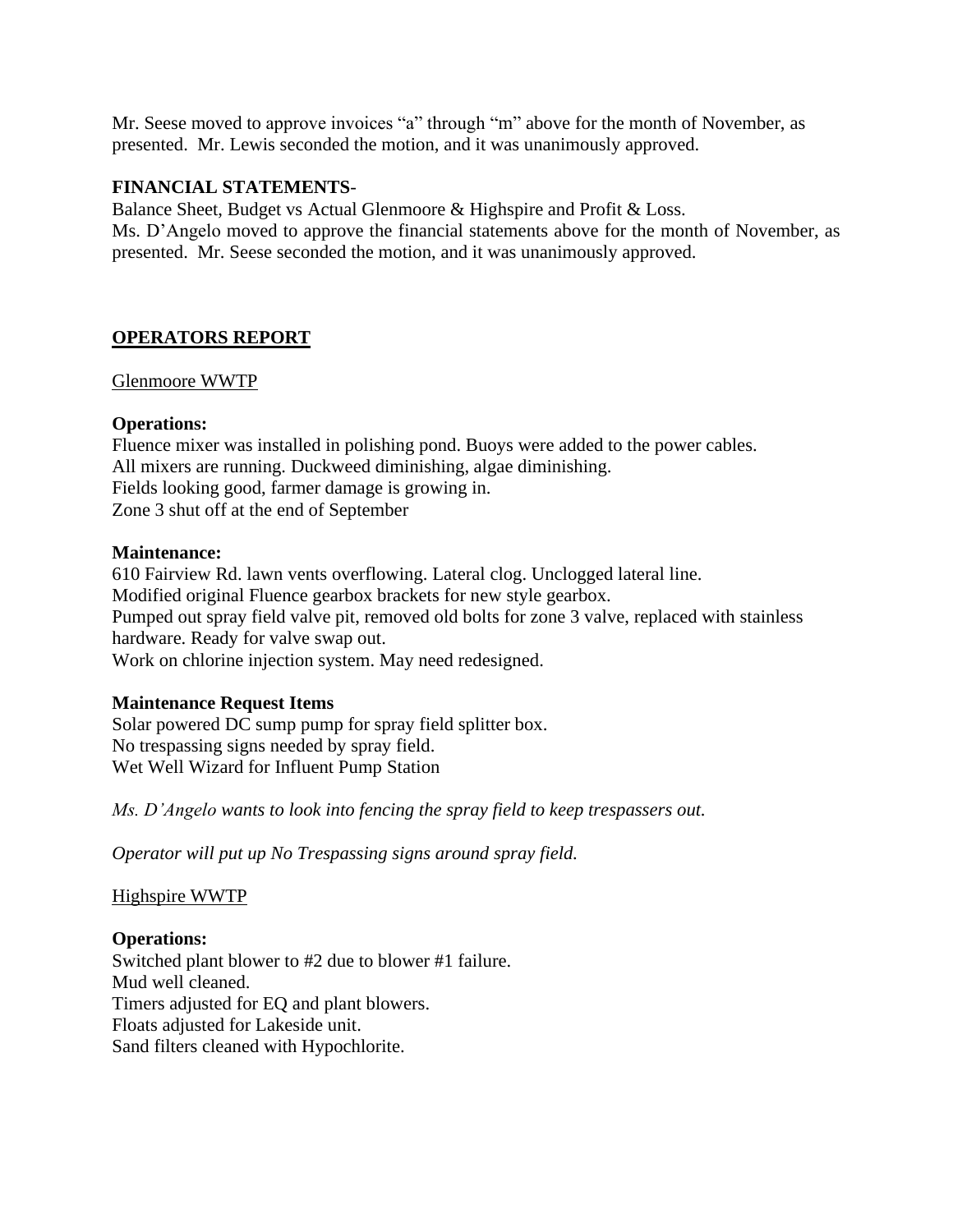#### **Maintenance:**

Installed new EQ tank blower. Anoxic mixing pump failed. Replaced with new pump. Took apart plant blower #1. Blower unit seized. Will need replacement. Installed blanket on Lakeside unit for winter.

*Ms. D'Angelo moved to approve the purchase of a new anoxic mixer for Highspire. Mr. Lewis seconded the motion, and it was unanimously approved.* 

### **ENGINEER'S REPORT**

#### E-1 Grinder Pump Replacement-

There have been no grinder pump replacements since July. No grinder pump replacements are planned for the remainder of the year.

#### Glenmoore WWTP-

Following the October Authority meeting, a site meeting was arranged in mid-October between the Authority (engineer and solicitor) the operator and the engineer for Ashlea Drive. Joe Lewis identified a possible location for the proposed berm which appeared to be a suitable location. A simple site plan and detail for the berm is to be prepared by the engineer for Ashlea.

#### Sanitary Sewer Expansion-

During the Authority meeting held in March, Entech received a copy of the Act 537 Component 3 Planning Module for the Brandolini Development. Entech provided comments to the Township Engineer in April. Please note that sewer planning is performed at the municipal level. Please note that the planning module anticipates grinder pumps for the development and is assuming the grinder pumps will be owned and maintained by the homeowner. The Agreement between the developers is being finalized. One issue that is remaining is storage for the drip effluent.

#### Glenmoore WWTP Permit Renewal-

Authorization was provided at the October Authority meeting for Entech to prepare the Permit Renewal for Glenmoore along with the Comprehensive Groundwater Evaluation, which accompanies the permit application submission. Both were submitted prior to the deadline in late October.

#### Spring Mill-

Lou Schneider prepared a revised plan in mid-October which addressed the remaining comments provided by Entech. Mr. Schneider requested the Authority standards, which were provided, so that his supplier can provide a submittal package for materials to be used which will be reviewed by Entech.

#### **OLD BUSINESS**

#### **NEW BUSINESS**

#### **ADJOURNMENT**

The meeting adjourned 8 P.M. The next meeting will be held on Tuesday, December 8, 2020.